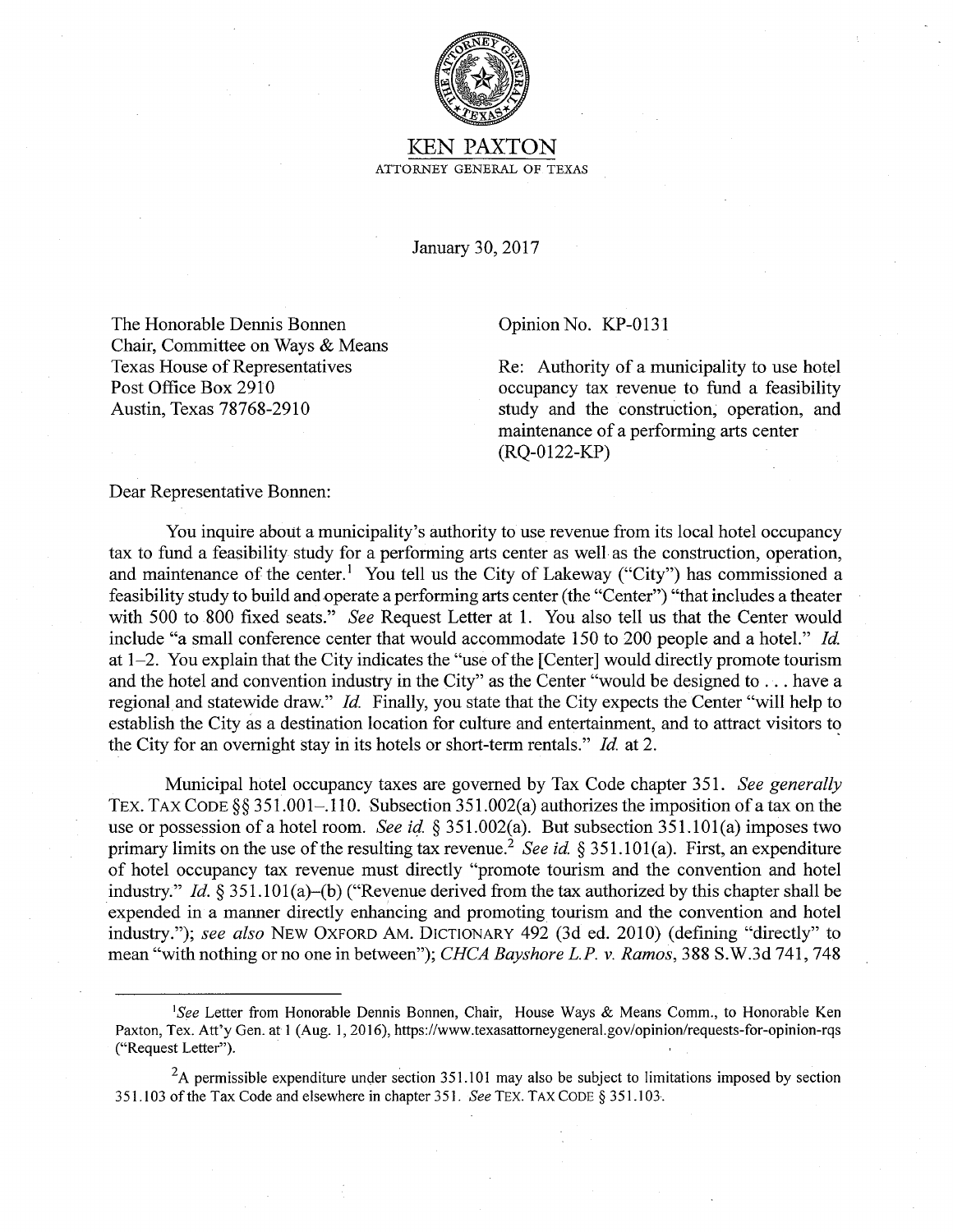(Tex. App.—Houston [1st Dist.] 2012, no pet.) (Jennings, J. dissenting) (using same definition). Second, the expenditure must be for the specified permissible uses in subsection 351.IOI(a). *See id.* § 351.101(a)(1)–(11); Tex. Att'y Gen. Op. No. JM-965 (1988) at 2. The list of permissible uses includes:

> (1) the acquisition of sites for and the construction, improvement, enlarging, equipping, repairing, operation, and maintenance of convention center facilities or visitor information centers, or both;

 $\ldots$ , [and]

(4) the encouragement, promotion, improvement, and application of the arts, ... and exhibition of the[] major art forms.

TEX. TAX CODE§ 351.IOI(a)(l), (4); *see also id.* § 351.IOI(b) (limiting the revenue from use for "general revenue purposes or general governmental operations of a municipality").

As this office previously recognized, we cannot always determine whether an expenditure under section 351.101 is permissible as a matter of law because of the fact issues involved. *See*  Tex. Att'y Gen. Op. No. GA-0124 (2003) at 3; *see also* Tex. Att'y Gen. L0-92-051 (1992) at 2, L0-92-016 (1992) at 3. In such instances, the governing body of the municipality must make the determination regarding the propriety of a hotel occupancy tax expenditure, subject to judicial review. *See* Tex. Att'y Gen. Op. No. GA-0124 (2003) at 3. Thus, we advise you only generally.

The first element of subsection 351.101(a) requires that the expenditure from the tax must promote tourism and the convention and hotel industry. See TEX. TAX CODE *directly* promote tourism and the convention and hotel industry. § 351.101(a)-(b). "Tourism" is defined as the "guidance or management of tourists." *Id.*  $\S$  351.001(5). A "tourist" is an "individual who travels from the individual's residence to a different municipality ... for pleasure, recreation, education, or culture." *Id.* § 351.001(6). Thus, the first element requires an expenditure from hotel occupancy taxes to be one that *directly* guides or manages tourists to the municipality for pleasure, recreation, education, or culture.

With regard to the list of specific permissible uses as the second element of subsection 351.1 Ol(a), chapter 351 defines "convention center facilities" as "facilities that are *primarily* used to host conventions and meetings." *Id.* § 351.001(2) (emphasis added). The definition also includes certain hotel facilities. *See id.* Only if a particular facility is *primarily* used to host conventions or meetings is it a convention center facility and thus a permissible use under subsection  $351.101(a)(1)$ .

In contrast to subsection  $351.101(a)(1)$ , the promotion "of the arts" use under subsection 351.1Ol(a)(4) does not expressly authorize *construction* of facilities. *Compare id.* § 351.1 Ol(a)(l), *with id.* § 351.101(a)(4). Thus, construction costs of theater facilities, considered alone, are not within the scope of subsection  $351.101(a)(4)$ . Any construction costs associated with any particular facility are proper costs for the hotel occupancy tax revenue only if they are incurred under subsection 351.101(a)(1). *Id.* § 351.101(a)(1).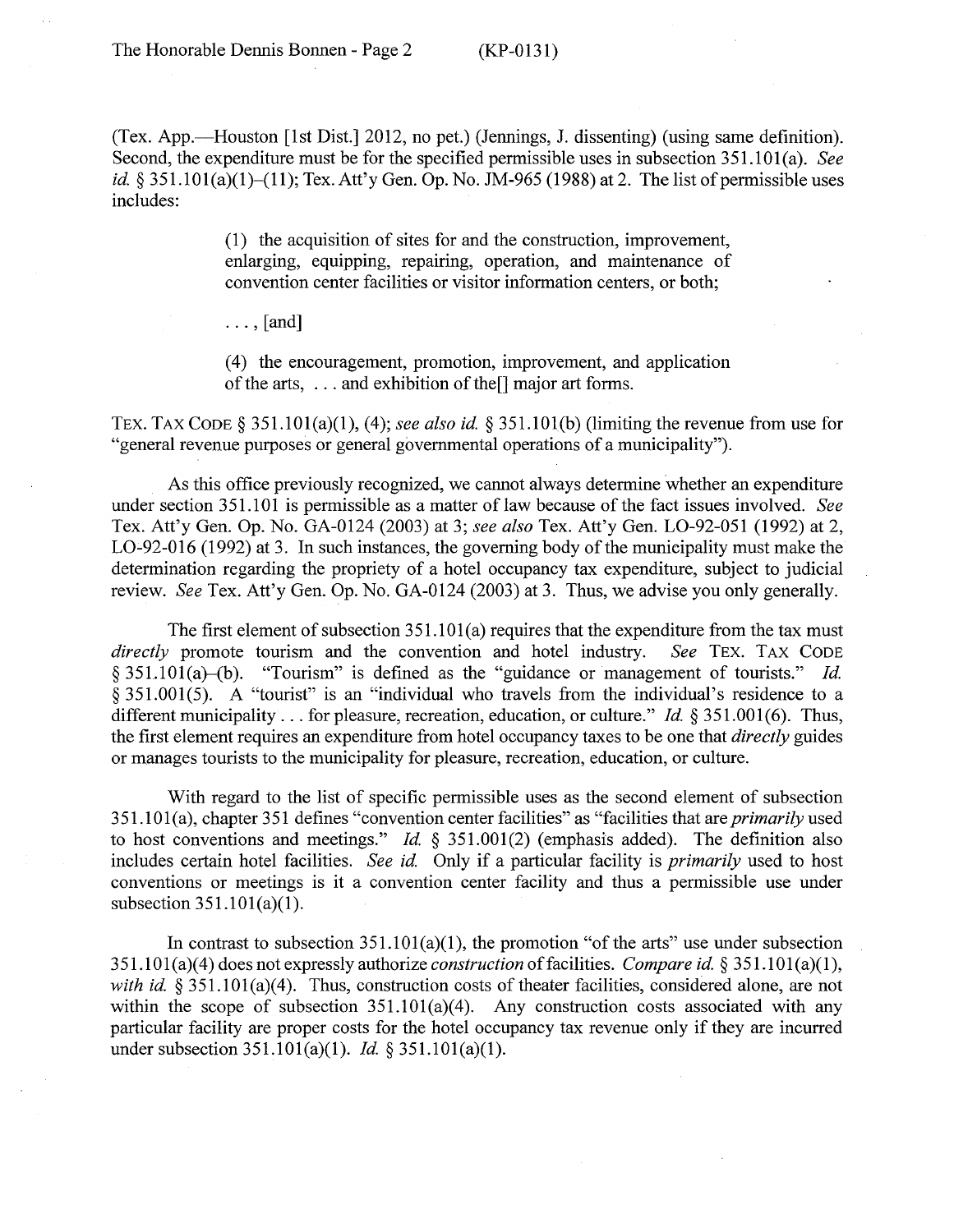You also inquire about the propriety of hotel occupancy tax revenues for a feasibility study regarding the Center. *See* Request Letter at 1. Briefing submitted to this office argues that a feasibility study "can be a necessary component of moving forward with this type of project" and is authorized under the plain language of subsection  $351.101(a)$ .<sup>3</sup> As we noted previously, expenditures under subsection 351.lOl(a) must directly promote tourism and the convention and hotel industry. *See supra* page 1 (citing TEX. TAX CODE § 351.101(a)–(b)). It is the nature of a feasibility study to examine a given project, which examination could result in either a conclusion that the project is not feasible and a decision not to proceed with the project or a conclusion that the project is feasible and decision to proceed. *See* NEW OXFORD AM. DICTIONARY 632 (3d ed. 2010) (defining "feasibility study" to mean "an assessment of the practicality of a proposed plan or method"). Yet, irrespective of such a study's ultimate outcome, an expenditure for the study considered by itself may be too attenuated to be legitimately characterized as actually attracting overnight guests in the *direct* promotion of tourism and the convention and hotel industry.<sup>4</sup>

In the event a feasibility study is found by the governing body of a municipality to satisfy the first element of section 351.101, the expenditure must also be for one of the permitted uses to satisfy the second element.

*3See* Letter from Bill Longley, Legis. Counsel, Tex. Mun. League at 2 (Aug. 31, 2016) ("TML Brief') (on file with the Op. Comm.).

4Briefing submitted to this office suggests that the costs for a feasibility study may constitute a permissible administrative cost under subsection 351.101(e). *See* TML Brief at 3-4. Even such costs must be "incurred directly in the promotion and servicing expenditures" authorized by the statute. TEX. TAX CODE  $\S 351.101(e)$ .